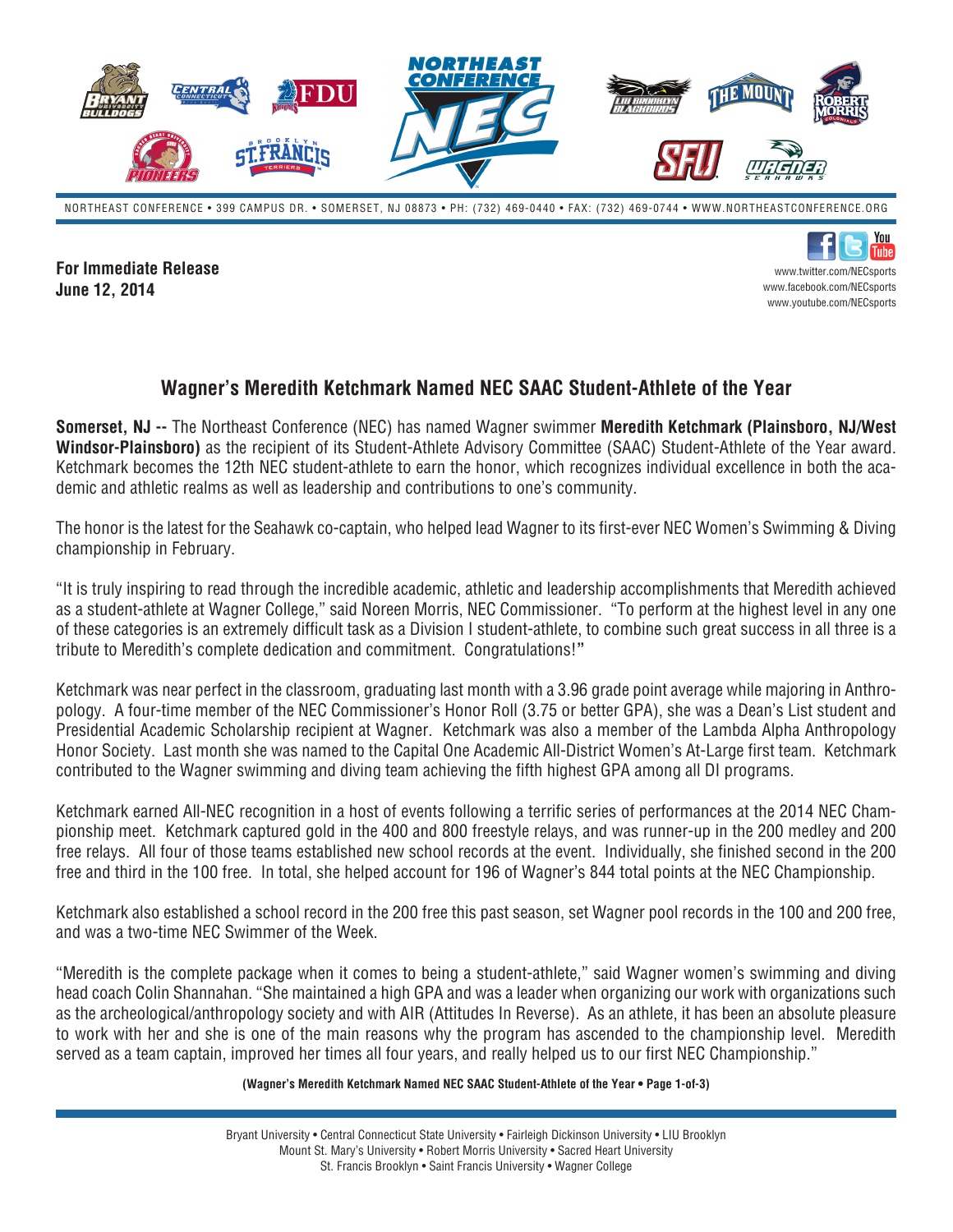Wagner Director of Athletics Walt Hameline echoed Shannahan's thoughts.

"Meredith Ketchmark represents the finest qualities of both a Wagner College and a Northeast Conference student-athlete," said Hameline. "I know I speak for the entire Seahawk family in congratulating her on achieving this prestigious honor. A team captain who helped lead our swimming and diving team to the NEC title this past winter, Meredith will undoubtedly continue to be a tremendous ambassador for not only our athletic department but for Wagner College as a whole."

Outside of the pool, Ketchmark took on leadership duties for a number of community service and on-campus initiatives, and donated her time to a host of others.

She organized a Harlem Shake for AIR (Attitudes in Reverse) and helped coordinate fundraising to raise awareness for the organization and its mission to promote mental health awareness. Ketchmark was also a volunteer and participant for the annual 5K Walk/Run For AIR race. Likewise, Ketchmark helped organize an annual on-campus swim meet to raise awareness and funds for the Great Strides Foundation, and support a fellow teammate with afflicted with Cystic Fibrosis.

She served as a fundraiser and participated in the Tunnel to Towers 5K with proceeds benefitting the Foundation that honors 9/11 firefighter Stephen Siller and other military and first responders who sacrifice for their country. Ketchmark was also a fundraiser/participant for the Cystic Fibrosis Great Strides Walk for a Cure.

Ketchmark helped spearhead her team's participation in NEC Penny Wars, which supports the Children's Cancer Recovery Foundation. The swimming and diving program was recognized for raising the most money of any Wagner team in 2013-14.

As it relates to her coursework and major, Ketchmark was the student organizer of the 2014 Archaeology Fair for the Staten Island Archaeology Society. She also served as the student representative for the Anthropology Department at the 2014 Wagner College Career Fair.

"I am confident in saying that my experiences as a student-athlete have done more than simply prepared me for facing problems in life," said Ketchmark. "It has taught me how to be better organized, how to accept greater responsibilities, to solve problems and become a leader. It has instilled in me unmatched levels of maturity and confidence which I know will take me far, wherever life may lead me. I have learned invaluable lessons from my teammates and various athletes along the journey, but also through the various community members that I have had the opportunity to meet through my time as a studentathlete. I would not trade my experiences for anything in the world."

Weighing one's leadership ability, athletic prowess, academic achievement and community service, the NEC SAAC members select the annual recipient of the award. The NEC began honoring a SAAC Student Athlete of the Year in 2003 when CCSU's Sabrina Mariani claimed the inaugural honor.

## **Northeast Conference SAAC Student-Athlete of the Year Award Winners**

- 2013-14 Meredith Ketchmark, Wagner
- 2012-13 Steve Cioicci, Wagner
- 2011-12 Julia Prantl, Fairleigh Dickinson
- 2010-11 Katherine Bossardet, CCSU
- 2009-10 Kundayi Mawema, Bryant
- 2008-09 Alexandra Tomlinson, Wagner
- 2007-08 Tiffany Hahn, Monmouth
- 2006-07 Erika Jacobs, Saint Francis U
- 2005-06 Joy Gallagher, Wagner
- 2004-05 Beth Swink, Saint Francis U
- 2003-04 Naomi Campano, Mount St. Mary's
- 2002-03 Sabrina Mariani, CCSU